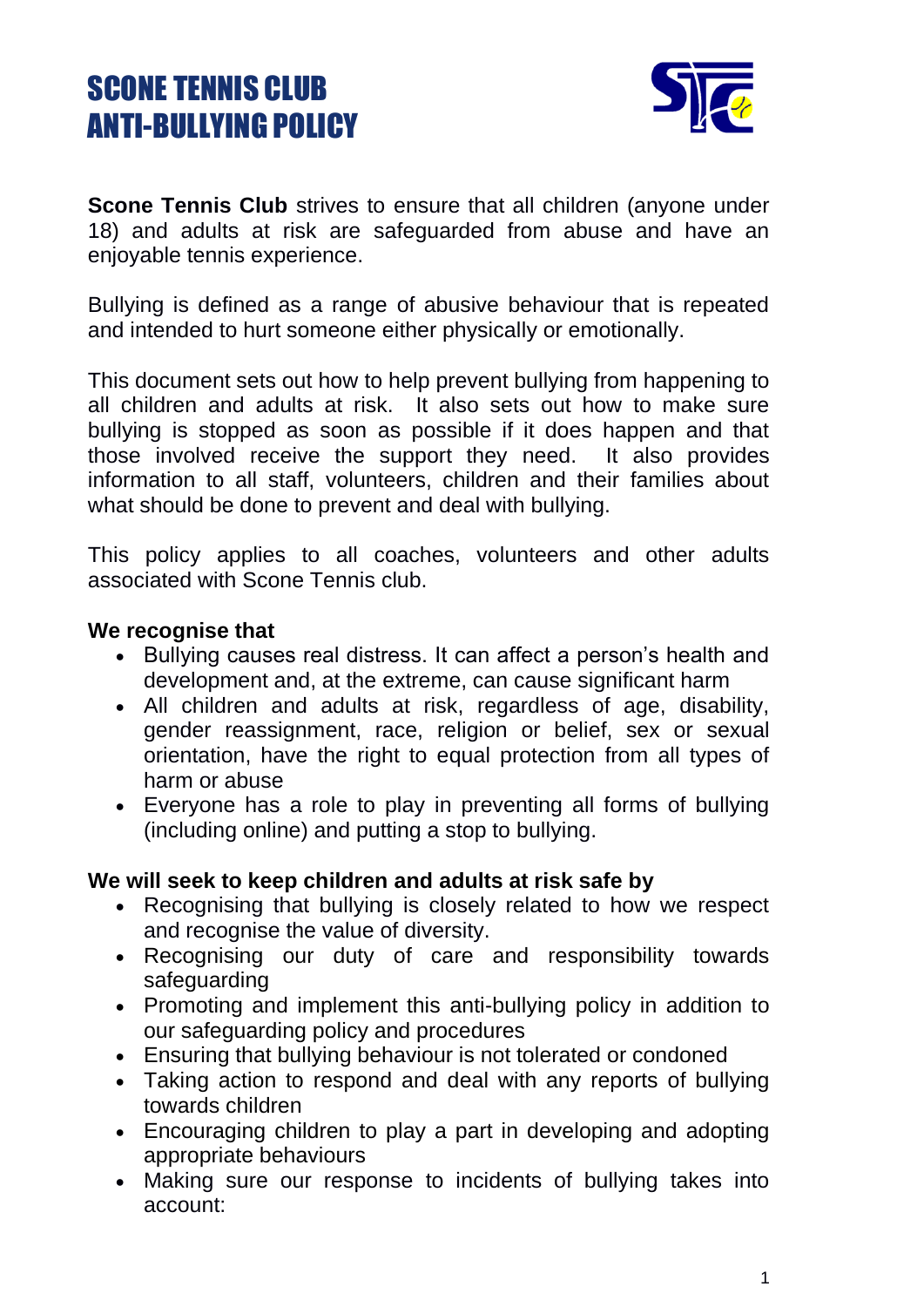# SCONE TENNIS CLUB ANTI-BULLYING POLICY



- $\circ$  the needs of the person being bullied
- $\circ$  the needs of the person displaying bullying behaviour
- $\circ$  the needs of others who may be affected
- $\circ$  our [club/county] as a whole

### **Players, parents, coaches, volunteers and other members of staff will:**

- Encourage individuals to speak out about bullying behaviour and report incidents of bullying behaviour they see to the Welfare Officer / County Safeguarding Officer (or suitable alternative county representative, e.g. county coach, tournament organiser etc).
- Respect every child's need for, and right to, a play environment where safety, security, praise, recognition and opportunity for taking responsibility are available
- Respect the feelings and views of others
- Recognise that everyone is important and equal, and that our differences make each of us special and worthy of being valued
- Show appreciation of others by acknowledging individual qualities, contributions and progress
- Ensure safety by having rules and practices carefully explained and displayed for all to see

## **Supporting children**

- We'll let children know who will listen to and support them
- We'll create an "open door" ethos where children feel confident to talk to an adult about bullying behaviour
- Potential barriers to talking (including those associated with a child's disability or impairment) will be acknowledged and addressed at the outset to enable children to speak out
- Anyone who reports an incident of bullying will be listened to carefully and reports will be taken seriously
- Any reported experience of bullying behaviour will be investigated and will involve listening carefully to all those involved
- Children experiencing bullying behaviour will be supported and helped to uphold their right to play and live in a safe environment
- Those who display bullying behaviour will be supported and encouraged to develop better relationships
- We'll make sure that any sanctions are proportionate and fair